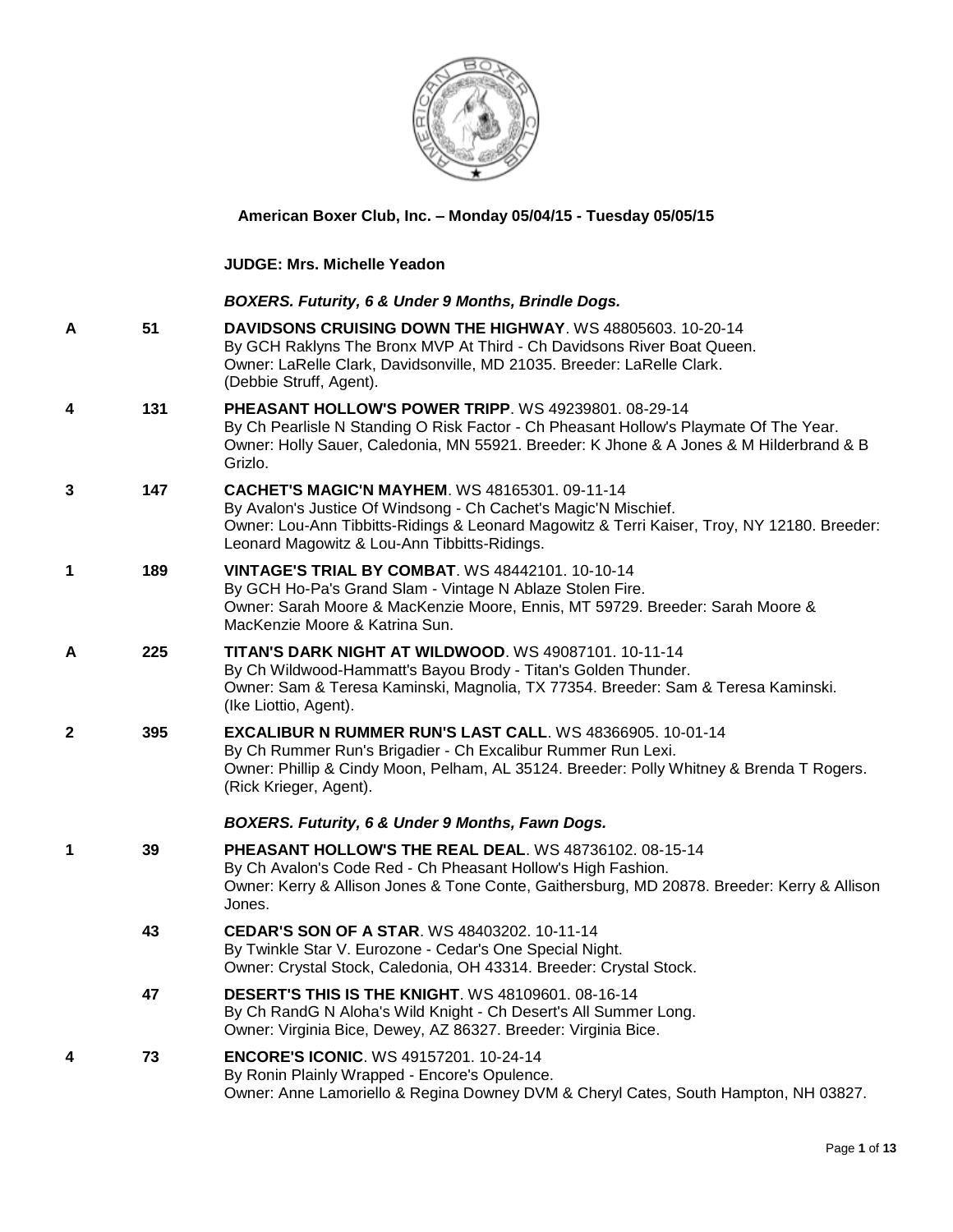|   |     | Breeder: Cheryl Cates & Jan Mumford.<br>(Carmen N Skinner, Agent).                                                                                                                                                                                                                                |
|---|-----|---------------------------------------------------------------------------------------------------------------------------------------------------------------------------------------------------------------------------------------------------------------------------------------------------|
|   | 75  | <b>CZAR KAISER STARHAWK.</b> WS 48625703. 10-23-14<br>By Ch Pearlisle N Standing O Risk Factor - GCH Cachet's On Parade For Czar Kaiser's Band.<br>Owner: Betty Kaiser, Delevan, NY 14042. Breeder: Owner.<br>(Debbie Struff, AKC Registered Handler).                                            |
|   | 153 | CHARRON'S TALKING DIRTY TO OAKVIEW. WS 48213601. 09-17-14<br>By Ch Panyacks Just Jacob - GCH Shaddai's Rebekah Full Of Fire.<br>Owner: Marlene Huebner & Michelle Cramblett, Stoughton, WI 53589. Breeder: Ichelle<br>Cramblett & Micah Watkins.                                                  |
|   | 197 | BELCO WINMERE ON THE ROAD AGAIN. WS 48757401, 09-10-14<br>By Scarborough One For The Road - Winmere Angelwing.<br>Owner: Sally Palles, Florence, SC 29501. Breeder: Elizabeth Covielo-Davis.<br>(Elizabeth Covielo-Davis, Agent).                                                                 |
|   | 217 | <b>CINNIBON'S KNOW WHEN TO HOLD'UM. WS 48295001. 09-10-14</b><br>By Ch Aplaws Double Dynamite - GCH Strawberry's Golden CinniBon.<br>Owner: Bonnie Wagaman, Fallbrook, CA 92028. Breeder: Bonnie Wagaman.                                                                                         |
| 2 | 219 | STREAMLINE N SAPPHIRE'S SONIC BOOM. WS 48581702. 09-14-14<br>By Ch Yankee's Patriot At Hi-Tech - Ch Sapphire's Workin' The Strip Of Streamline.<br>Owner: Shelly Williams & Laura Handy, DeSoto, MO 63020. Breeder: Donald Mack Young &<br>Joleena Young.<br>(Christa Cook, Agent).               |
| A | 223 | TITAN'S GOLDEN SUNRISE AT WILDWOOD. WS 49087102. 10-11-14<br>By Ch Wildwood-Hammatt's Bayou Brody - Titan's Goldn Thunder.<br>Owner: Sam & Teresa Kaminski, Magnolia, TX 77354. Breeder: Sam & Teresa Kaminski.<br>(Ike Liottio, Agent).                                                          |
| Α | 233 | <b>NASTINAN'S WISHING FOR IT ALL. WS--48360902. 09-28-14</b><br>By Ch Bar-K Solaris At Bellcrest - Kenbru Flaming Star.<br>Owner: Deborah Marshall, East Aurora, NY 14052. Breeder: Deborah Marshall & Melodee<br>Lasky.<br>(Ann Keil, Agent).                                                    |
|   | 251 | <b>PLAZA'S ALL THAT JAZZ. SW 49445101. 10-29-14</b><br>By Ch Strawberry N Reo's Gold Country - Ch Hi-Tech's Southern D'Lite.<br>Owner: Jeri Poller & Gail Alix, Boca Raton, FL 33496350. Breeder: Jeri Poller & Gail Alix & Zoila<br>Truesdale & Kim Pastella Calvacca.<br>(Kim Calvacca, Agent). |
|   | 261 | <b>WIT'S END TE AMO. WS 48408903. 09-22-14</b><br>By Ch Pearlisle N Standing O Risk Factor - Wit's End Total Eclipse.<br>Owner: Constance Haywood & Christopher Haywood & Jessica Haywood, Davidsonville, MD<br>21035. Breeder: Constance Haywood.<br>(Gina Currier, Agent).                      |
| 3 | 299 | <b>MCCOY'S HIFIVE'S NOBLE HEART. WS 48087701. 08-28-14</b><br>By Ch Silverlane's Excalibur - Ch McCoy's Melt Your Heart.<br>Owner: Larry McCoy & Bryan Briley, Hawk Point, MO 63349. Breeder: Larry McCoy.                                                                                        |
|   | 301 | <b>MCCOY'S LIONHEART. WS 48087704. 08-28-14</b><br>By Ch Silverlane's Excalibur - Ch McCoy's Melt Your Heart.<br>Owner: Larry McCoy, Robinson, IL 62454. Breeder: Larry McCoy.<br>(Karen Speck, Agent).                                                                                           |
|   | 309 | <b>WOODSIDE'S HUSTLE &amp; FLOW.</b> WS 48427906. 09-28-14<br>By Avalon's Justice Of Windsong - Early Dawn Blaze.<br>Owner: Todd & Heidi Dutoi, South Bend, IN 46614. Breeder: Tood & Heidi Dutoi.                                                                                                |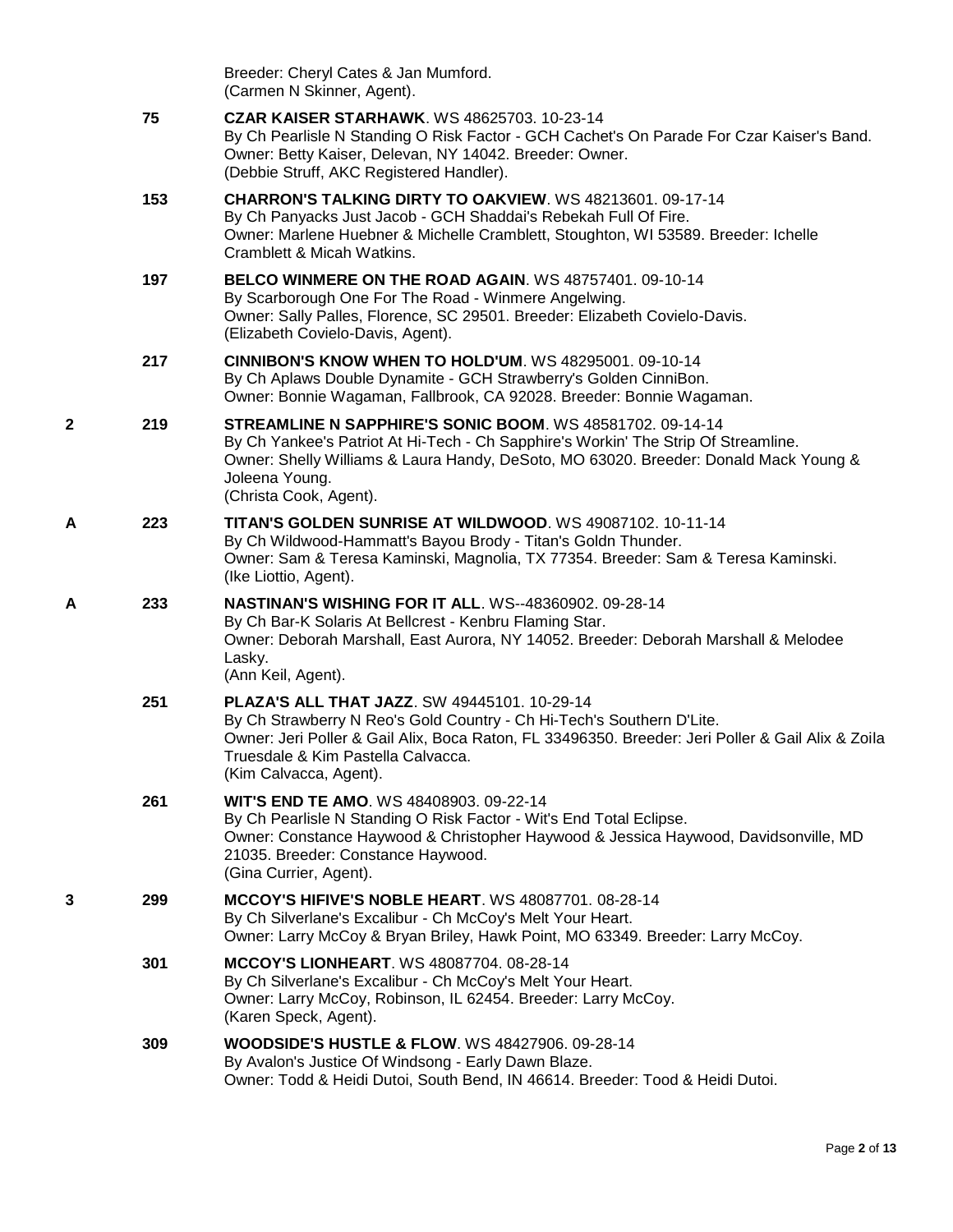|              | 333 | <b>SCHOENTAL'S AKSEL. WS 48728301. 10-02-14</b><br>By GCH Tybrushe's Ain't No Saint - Ch Schoental's Fraulein Danika.<br>Owner: P & G Gordon & B Compton & G Fitzgerald & B Moyer, Hanover, PA 17331. Breeder: B<br>Compton & G Fitzgerald & P Gordon & G Gordon.                                                                     |
|--------------|-----|---------------------------------------------------------------------------------------------------------------------------------------------------------------------------------------------------------------------------------------------------------------------------------------------------------------------------------------|
|              | 369 | <b>VIXAYO'S LUCK OF THE IRISH. WS 48747601. 08-30-14</b><br>By Ch Garnsey's Varsity Blues - Haberl's Golden Child.<br>Owner: Jonah Wolfson & Kham Vixayo & BJ Barnhart, Dover, FL 33527. Breeder: Kham Vixayo<br>& BJ Barnhart.                                                                                                       |
|              |     | BOXERS. Futurity, 9 & Under 12 Months, Brindle Dogs.                                                                                                                                                                                                                                                                                  |
| 3            | 85  | <b>CAMELIARD'S PULL'N MY OWN WEIGHT.</b> WS 47904002, 07-26-14<br>By Ch Wholehearted Sippin' Smooth Bourbon - Ch Broadway Jasta Wyn Right Moves<br>Cameliard.<br>Owner: Angela Solinski, Essexville, MI 48732. Breeder: Virginia Johnson & Jennier Walker &                                                                           |
|              |     | Jerome Leadford.                                                                                                                                                                                                                                                                                                                      |
| 1            | 187 | <b>ENCORE'S RENEGADE.</b> WS 47820904, 06-26-14<br>By Ch Encore's Ferrari - Encore's Undeniable.<br>Owner: Vickie Brannon & Cheryl Cates, Whitewright, TX 75491. Breeder: Cheryl Cates.                                                                                                                                               |
| $\mathbf{2}$ | 271 | <b>NANTESS MR. BOJANGLES. WS 48028001. 08-01-14</b><br>By Ch Nantess Ain't Seen Nothing Yet - Desert's She The Dancer At Nantess.<br>Owner: Nancy Savage & Tessie Savage, Table Grove, IL 61482. Breeder: Ginger Bice Nancy &<br>Tessie Savage.                                                                                       |
| A            | 397 | RUMMER RUN'S SARGEANT MAJOR OF JERICO. WS 47404101. 05-12-14<br>By Ch Rummer Runs Patton Of Carillion - Ch DC's Eleanor Rigby Of Jerico.<br>Owner: Ann & Steve Anderson, Atlanta, GA 30327. Breeder: Jeanie Corneilson & Donna<br>Shafer.<br>(Rick Justice, Agent).                                                                   |
|              |     | BOXERS. Futurity, 9 & Under 12 Months, Fawn Dogs.                                                                                                                                                                                                                                                                                     |
| A            | 33  | <b>HARMSON N STANDING-O'S PRISONER OF LOVE.</b> WS 47929802, 06-18-14<br>By GCH Standing-O' 'N' Harmson You Made Me Love You - Harmson N Standing-O's Telling<br>Secrets.<br>Owner: Kathy McCarthy & Pamela Shaw-George & Suzanne Litner, E Haddam, CT 06423.<br>Breeder: Kathy McCarthy.<br>(Debbie Struff, AKC Registered Handler). |
| A            | 67  | <b>BOCA ROYAL PALMS IT HAD TO BE GOLD. WS 48072002. 05-04-14</b><br>By GCH Hi-Tech The King Of Sherry Shoot JP - GCH Boca Royal Palms Smarty's Golden Girl.<br>Owner: Jack & Gloria Bower & Kay Peiser & Alan & Joanna Dorfman, Port Charlotte, FL 33952.<br>Breeder: Jack Bower & Gloria Bower & Alan Dorfman & Joanna Dorfman.      |
| $\mathbf{2}$ | 95  | <b>IRONDALE'S STEELER NATION.</b> WS 48402301. 07-26-14<br>By Ch Murbe Chew Irondale Just Josh - Ch Irondale's What You Got.<br>Owner: Charles Vose & James Bettis & Wendy Bettis, Richmond, CA 94803. Breeder: C Vose &<br>A Jenkins & J Bettis & W Bettis.                                                                          |
| 1            | 325 | <b>BLACK DYMOND'S RING OF FYRE. WS 47295402. 05-15-14</b><br>By GCH Naja's Mi-T Alliance - GCH South Willow-BlackDymonds Isnt She Hvnly Of Obravo<br>CGC.<br>Owner: Kristi Kenny, Galt, CA 95632. Breeder: Kristi Kenny & Stephanie Melton.<br>(Kimberlie Steele-Gamaro, Agent).                                                      |
| 4            | 327 | <b>EMERSON BREHO MAGIC MAN. WS 47635102. 06-10-14</b><br>By Ch Illryian And Marlburl's Hail Tothe Chief - Ch Breho Emerson Voodoo Doll.<br>Owner: Jim & Karen Emerson & Brenda Stuckey & Terri Galle, Chanute, KS 66720. Breeder:<br>Jim & Karen Emerson & Brenda Stuckey & Terri Galle.                                              |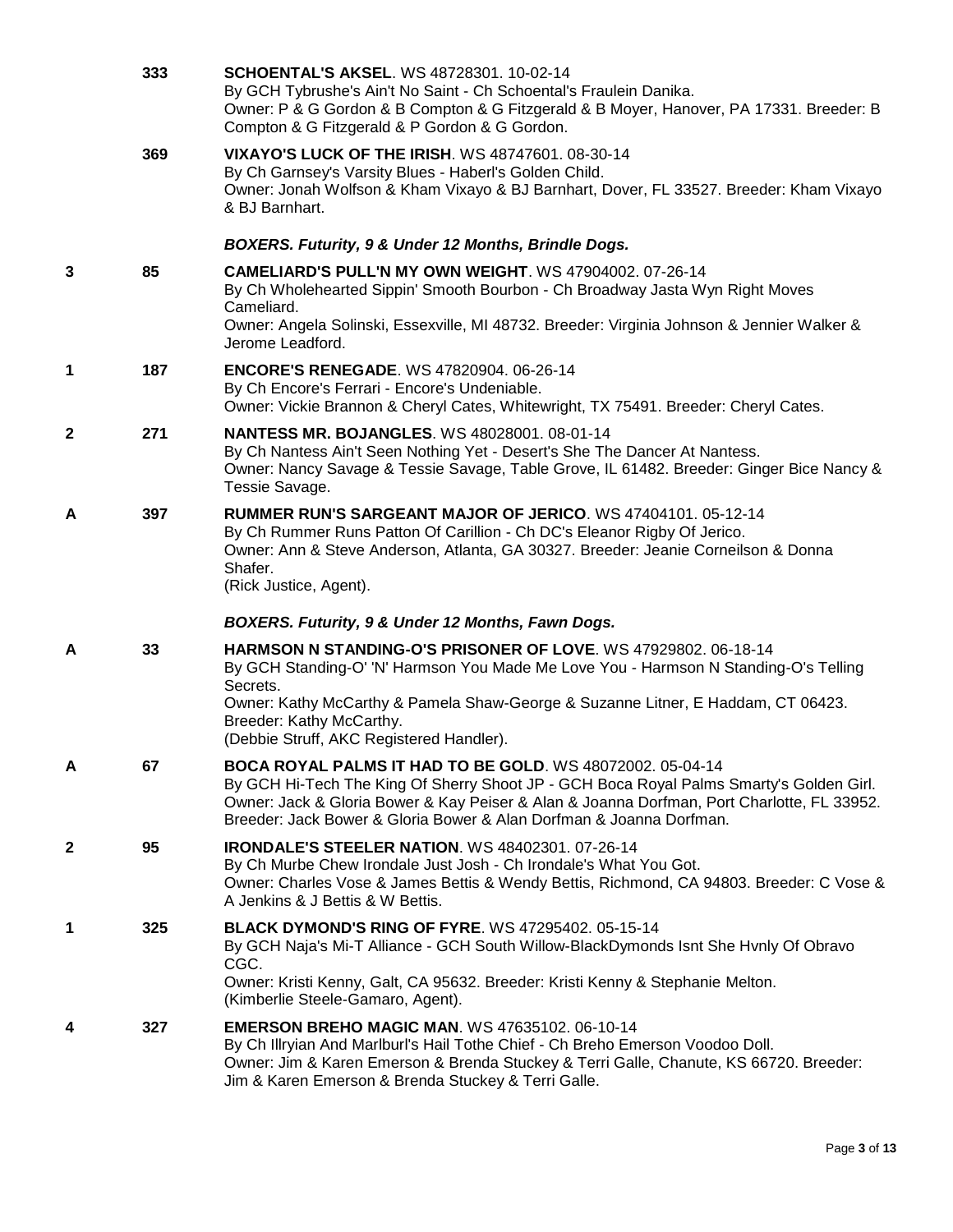| 3            | 379 | <b>NANTESS A BOYLES CYPRESS, COM, WS 47384904, 05-29-14</b><br>By Ch Adellin's Twitter. Com Of Nantess - GCH Boyles Destiny Dream Girl Of Nantess.<br>Owner: Ellen Bowman & Nancy & Tessie Savage, Hutchinson, MN 55350. Breeder: Nancy &<br>Tessie Savage & Ellie Boyles.                     |
|--------------|-----|------------------------------------------------------------------------------------------------------------------------------------------------------------------------------------------------------------------------------------------------------------------------------------------------|
|              |     | BOXERS. Futurity, 12 & Under 15 Months, Brindle Dogs.                                                                                                                                                                                                                                          |
| 1            | 93  | <b>IRONDALE'S MOST WANTED.</b> WS 47146702. 04-26-14<br>By GCH Duba Dae's Who's Your Daddy - Irondale N Rodela's Flash Forward.<br>Owner: James & Wendy Bettis, Riverside, CA 92508. Breeder: Angela Bauman & James Bettis<br>& Wendy Bettis.                                                  |
| A            | 107 | <b>MINSTREL'S MAD SKILLS. WS 46462701. 03-03-14</b><br>By Ch Brandiwine First Round Knockout - Brandiwine Chances Are Awfully Good.<br>Owner: Katherine Nevius & Patty Stromberg, Easton, MD 21601. Breeder: B Smith & Katherine<br>Nevius & Kti Jensen.                                       |
| $\mathbf{2}$ | 215 | BAYCLIFF N SALGRAY'S STAR FACTOR. WS 47093908. 03-17-14<br>By Ch Pearlisle N Standing O Risk Factor - Ch Salgrays Star Duster.<br>Owner: Heather Thorne & Jane Hamilburg-Guy, Carver, MA 02330. Breeder: Jane Hamilburg-<br>Guy & Heather Thorne.<br>(Marianne Conti, AKC Registered Handler). |
| 3            | 259 | ZARACON'S PASSWORD TO DUNNFORD. WS 48189301. 03-28-14<br>By Ch Storybook Page After Page - Ch Zaracon's Word On The Street.<br>Owner: Christine Shackelford, Loveland, OH 45140. Breeder: David M Gilmour & Patti L<br>Gilmour.<br>(Lori McClain Ferguson, Agent).                             |
| 4            | 367 | PHEASANT HOLLOW'S SON'S OUT GUN'S OUT. WS 47038201. 04-19-14<br>By Ch Telstar's Dixieland Band - GCH Pheasant Hollow's Flight Of Fancy.<br>Owner: Kerry Jones & Allison Jones & Linda Zazula, Wallkill, NY 12589. Breeder: Linda Zazula<br>& Kerry Jones & Allison Jones.                      |
|              |     | BOXERS. Futurity, 12 & Under 15 Months, Fawn Dogs.                                                                                                                                                                                                                                             |
|              | 9   | <b>LISTONS HI-TECH GOLDEN ICON. WS 47922206. 04-11-14</b><br>By Ch Hi-Tech Johnny J Of Boxerton - Listons Lucky Charms.<br>Owner: Dr William Truesdale & Zoila A Truesdale & Lisa & Tony Spohn, Summerfield, FL<br>34491. Breeder: Lisa Spohn.                                                 |
| 1/BJF/BF 19  |     | <b>LISTONS HI-TECH DAVINCI CODE. WS 47922203. 04-11-14</b><br>By Ch Hi-Tech Johnny J Of Boxerton - Listons Lucky Charms.<br>Owner: Dr & Mrs William Truesdale & Lisa & Anthony Spohn, Seekonk, MA 027713926.<br>Breeder: Lisa Spohn.<br>(Kimberly Calvacca, AKC Registered Handler AKC).       |
| 3            | 91  | CH IRONDALE N MIRCOA'S CHISELED IN STONE. WS 46442701. 02-06-14<br>By GCH Duba Dae's Who's Your Daddy - Ch Mircoa's Glitters With Attitude For Skyview.<br>Owner: Wendy & James Bettis, Riverside, CA 92508. Breeder: Zelma Goodman & Diana<br>Greenhow.                                       |
|              | 139 | <b>CHARRON'S RUMOR HAS IT STARTED AT DARB.</b> WS 46642812, 03-08-14<br>By Ch Panyack's Just Jacob RN - GCH Shaddai N Charron's Double Edged Sword.<br>Owner: Michelle Cramblett, Milan, IL 61264. Breeder: Michelle Cramblett & Darlene Strohbehn.                                            |
|              | 149 | CACHET'S TROUBADOUR. WS 46715401. 03-02-14<br>By Ch Brandiwine If By Chance At Minstrel - Ch Cachet'N Justa's Unforgettable.<br>Owner: Lou-Ann Tibbitts-Ridings & Leonard Magowitz & Terri Kaiser, Troy, NY 12180. Breeder:<br>Leonard Magowitz & Lou-Ann Tibbitts-Ridings & Terri Kaiser.     |
|              | 183 | DARB N CHARRON'S OHOH DOMINO. WS 46642810. 03-08-14<br>By Ch Panyacks Just Jacob - GCH Shaddai N Charron's Double Edge Sword.                                                                                                                                                                  |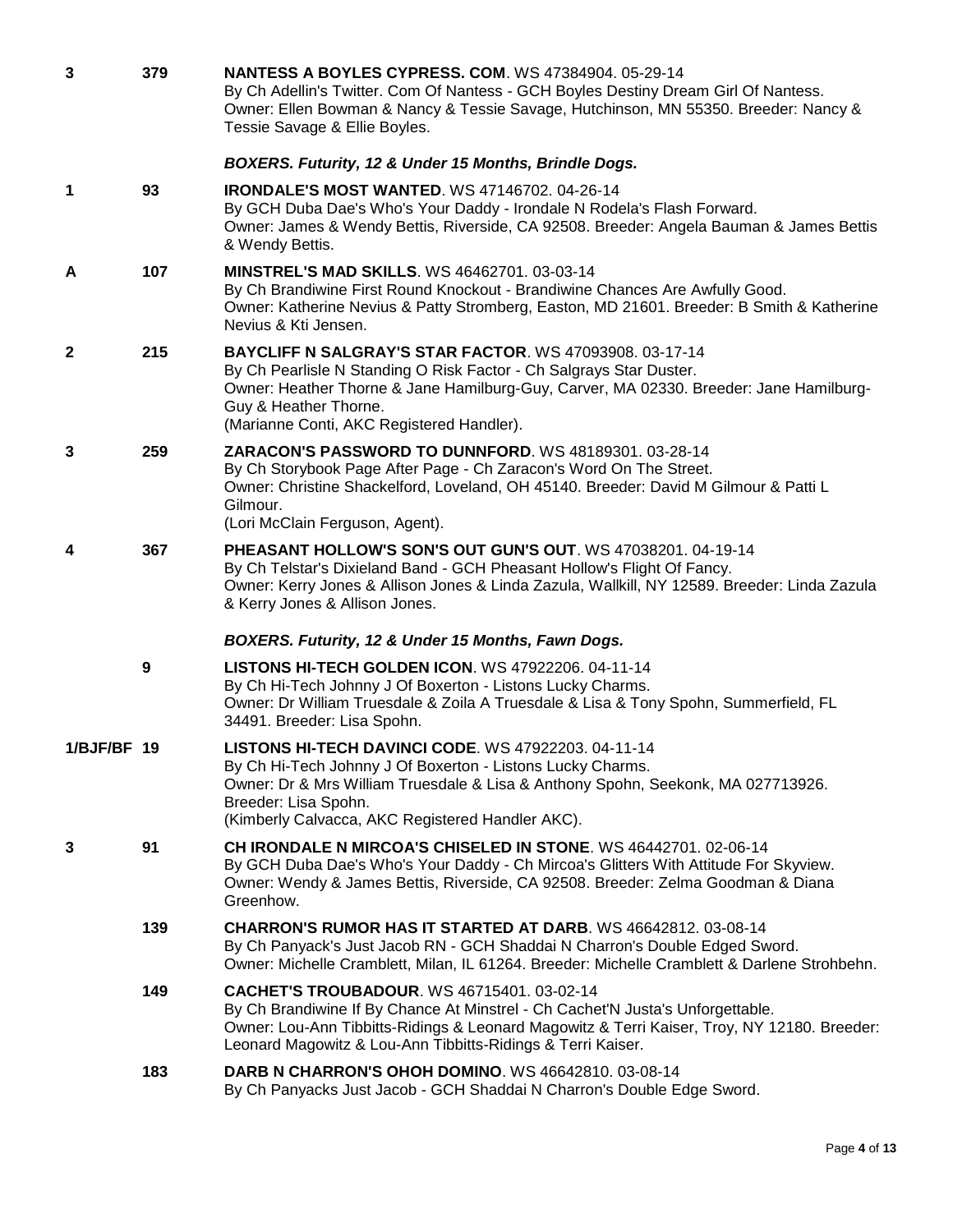|              |     | Owner: Darlene Strohbehn & Michelle Cramblett, Calamus, IA 52729. Breeder: Darlene<br>Strohbehn & Michelle Cramblett.                                                                                                                                                                                   |
|--------------|-----|---------------------------------------------------------------------------------------------------------------------------------------------------------------------------------------------------------------------------------------------------------------------------------------------------------|
|              | 209 | <b>JUST-A-WYN'S CUSTOM CHROME. WS 47123802. 03-30-14</b><br>By Ch Just-A-Wyn's Trouble Shooter - Ch Just-A-Wyn's Mustang Sallie.<br>Owner: Mary Lynn & Ashley Wynieski & Tammy Zook, Elyria, OH 44035. Breeder: Mary Lynn &<br>Ashley Wynieski & Tammy Zook.                                            |
|              | 211 | <b>CINNRHEE'S BET'N ON THE RIVER. BG566138CANA. 04-18-14</b><br>By Ch CinnRhee's HiRiveRoler Heart Acre - Ch K Park Cinnrhee's All Bets Are On.<br>Owner: Medley Small & Denise Snyder & Danielle Regnier, Harrrow ON, CN N0R 160. Breeder:<br>Medley Small & Danielle Regnier.                         |
| 4            | 247 | <b>KATANDY'S LATE NIGHT LOVER. WS 47298201.04-19-14</b><br>By Ch Brandiwine's If By Chance At Minstrel - Ch Katandy's Kiss In The Moonlight.<br>Owner: Lee Morris, Davidsonville, MD 21035. Breeder: Lee Morris.                                                                                        |
| $\mathbf{2}$ | 307 | <b>MASON HILL'S EYE OF THE TIGER. WS 47017101. 04-04-14</b><br>By Ch Illyrian And Marburl's Hail To The Chief - GCH McCoy's & Cancia's Croos My Hart.<br>Owner: John DiPasquale & Sherry Caniamille, Rockford, IL 61101. Breeder: Sherry Canciamille<br>& Joanne Kaiser & Kahthrina Gatz & Larry McCoy. |
|              | 349 | CACHET'S TRADEMARK AT TUSCANY, WS 46715402, 03-02-14<br>By Ch Bradiwine's If By Chance At Minstrel - Ch Cachet'N Justa's Unforgettable.<br>Owner: Caryn Orlando & Allie Orlando, Meridian, ID 83642. Breeder: Leonard Magowitz & Lou<br>Ann Tibbitts Ridings.                                           |
| A            | 387 | <b>MINSTREL'S NOT GONNA LIE. WS 46462703. 03-03-14</b><br>By Ch Brandiwine First Round Knockout - Brandiwine Chances Are Awfully Good.<br>Owner: Katherine Nevius & John Geisinger & Olga Geisinger, Easton, MD 21601. Breeder: B<br>Smith & Kti Jensen & Katherine Nevius.                             |
|              |     | BOXERS. Futurity, 15 & Under 18 Months, Brindle Dogs.                                                                                                                                                                                                                                                   |
|              |     |                                                                                                                                                                                                                                                                                                         |
| 4            | 65  | <b>SANTORO'S RIVER OF DREAMS. WS 45816505. 11-27-13</b><br>By Ch Doo Dah's Touch Of Burlwood - Terdan's Crawfish Etouffe.<br>Owner: Susen Santoro & Anthony Santoro, Ben Wheeler, TX 75754. Breeder: Susen A Santoro.                                                                                   |
| 3            | 173 | VANQUISH CINNRHEE SUIT N TIE. WS 46731401, 01-01-14<br>By Ch Lyndell's General Manager - Cinnrhee Heartacre Raisin Kane.<br>Owner: Melissa Mathers & Mark Mathers, Goderich ON, CN N7A 3X8. Breeder: Melissa<br>Mathers & Mark Mathers & Medley Small.                                                  |
| 1            | 229 | <b>GARNSEY'S SUMMIT ASH REBELLION. WS 46286002. 01-09-14</b><br>By Ch Garnsey's Mad Max - Ch Summit Ash Looking For Trouble.<br>Owner: Clayton G Haviland IV, Palm Beach Gardens, FL 33418. Breeder: Patricia B Boyd.                                                                                   |
| $\mathbf{2}$ | 239 | <b>CINNRHEE BARQUENTINE RIVERPORT. AY542093CANA. 12-25-13</b><br>By Cinnrhee Hi Riveroler Heart Acre - Cinnrhee Heart Acre Raisna Rukus.<br>Owner: Leah Quiring, Dresden ON, CN N0P 1M0. Breeder: H Medley Small & Leah Quiring.                                                                        |
|              |     | BOXERS. Futurity, 15 & Under 18 Months, Fawn Dogs.                                                                                                                                                                                                                                                      |
| 3            | 155 | <b>CH LOGAN ELM-N-JEMS YOUR LATEST TRICK. WS 45878301. 11-11-13</b><br>By GCH Berland N JEMS Just One Look - Logan Elm Ensign's Vanity Fair.<br>Owner: Kari Hammer-Phillips & Jeff Phillips & Cheryl Jennings, Stoutsville, OH 43154. Breeder:<br>Kari Hammer-Phillips & Jeff Phillips.                 |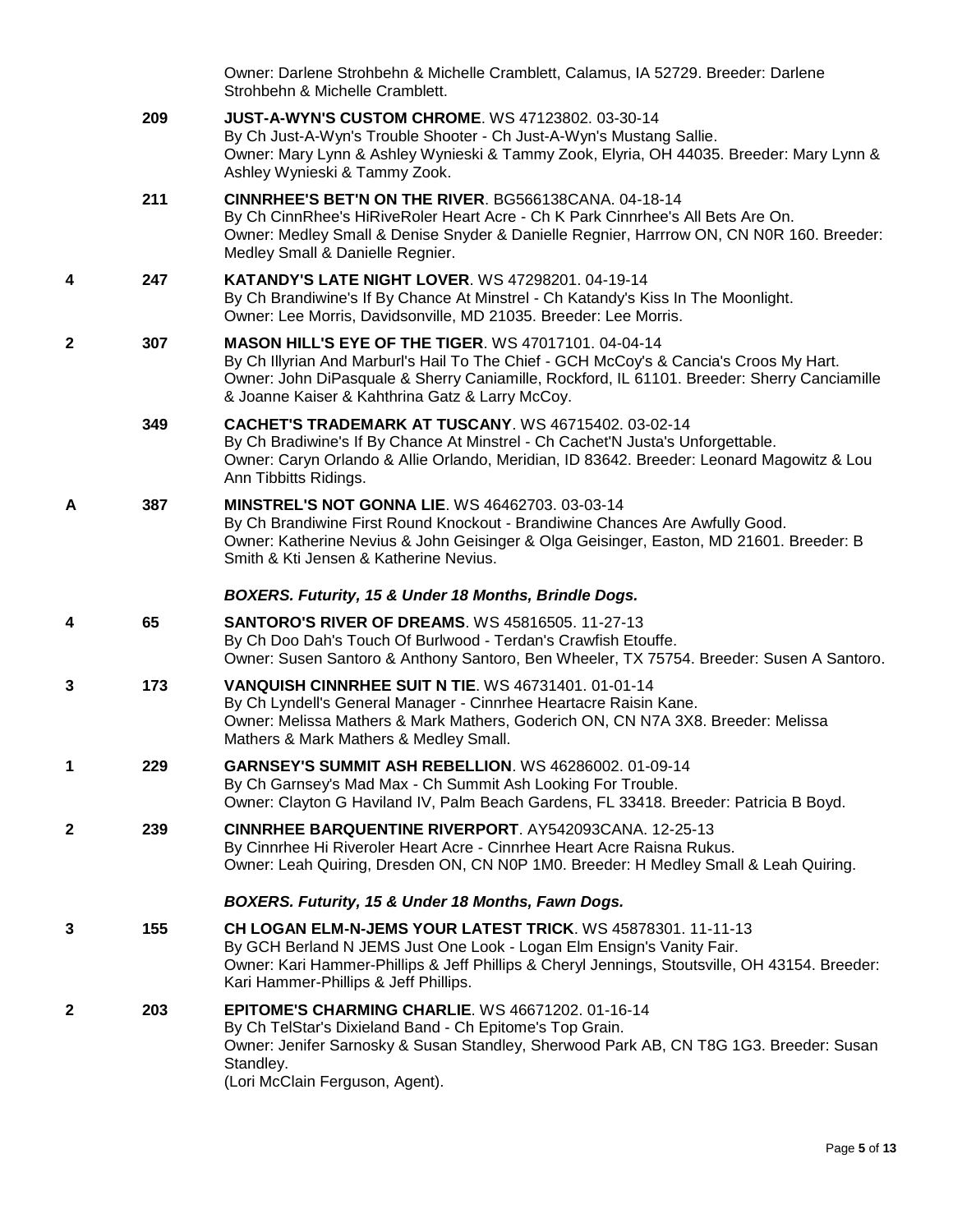| 4            | 207 | <b>EPITOME'S CUT TO THE CHASE. WS 46671204. 01-16-14</b><br>By Ch Telstar's Dixieland Band - Ch Epitome's.<br>Owner: Ken & Marilyn Boush, Northboro, IA 51647. Breeder: Susan Standley.                                                                                       |
|--------------|-----|-------------------------------------------------------------------------------------------------------------------------------------------------------------------------------------------------------------------------------------------------------------------------------|
| 1            | 243 | CH ENVISION I WANNA TALK ABOUT ME. WS 46485801. 01-17-14<br>By GCH Duba-Dae's Who's Your Daddy - Ch Envision Talk Is Cheap.<br>Owner: Julie Higgins, Lee's Summit, MO 64063. Breeder: Julie Higgins & Jeramy Higgins.                                                         |
|              | 279 | JOKAR N' HAPPY TAILS HIGH AMBITIONS. WS 46354103. 01-26-14<br>By Ch Happy Tail's Dart Impact - GCH Jokar's Tail's Dart Impact.<br>Owner: Bob & Lorraine O'Keefe & Amy C Bieri, Oakbrook, IL 60523. Breeder: Carrie Cole &<br>Amy C Bieri.                                     |
|              | 291 | <b>BRAUN'S KING OF THE ROAD.</b> WS 46190001. 02-01-14<br>By GCH Katandy's Fast Forward - Braun's Lady Camilla.<br>Owner: Chris & Cheryl Brown, Hanover, PA 17331. Breeder: Chris & Cheryl Brown.<br>(Dan Buchwald, Agent).                                                   |
|              |     | BOXERS. Futurity, 6 & Under 9 Months, Brindle Bitches.                                                                                                                                                                                                                        |
| $\mathbf{2}$ | 36  | PHEASANT HOLLOW'S SAY "YES" TO THE DRESS, WS 48604801, 08-29-14<br>By Ch Pheasant Hollow's Kryptonite - Ch Pheasant Hollow's Damsel In A Dress.<br>Owner: Kerry & Allison Jones, Wallkill, NY 12589. Breeder: Kerry & Allison Jones.                                          |
| 1/BPF        | 38  | <b>PHEASANT HOLLOW'S DEVIL IN A NEW DRESS.</b> WS 48604802, 08-29-14<br>By Ch Pheasant Hollow's Kryptonite - Ch Pheasant Hollow's Damsel In A Dress.<br>Owner: Kerry & Allison Jones, Wallkill, NY 12589. Breeder: Kerry & Allison Jones.                                     |
|              | 120 | <b>FIREFLY'S STIRRIN' THINGS UP. WS 48948202. 10-06-14</b><br>By Ch Rikars Renegade Law Man - Ch South Willow N Firefly's Made You Look!.<br>Owner: Allison Hadaway, McLean SK, CN S0G 3E0. Breeder: Allison Hadaway.                                                         |
|              | 168 | BEEVEE'S CAST'N A SPELL ON CACHET. WS 48165302. 09-11-14<br>By Avalon's Justice Of Windsong - Ch Cachet's Magic N' Mischief.<br>Owner: William A & Vicki C East, Greensboro, NC 27406. Breeder: Leonard Magowitz & Lou<br>Abb Tibbits-Riding.                                 |
|              | 178 | <b>CACHET'S DO'U BELIEVE'N MAGIC. WS 48165303. 09-11-14</b><br>By Avalon's Justice Of Windsong - Ch Cachet's Magic'N Mischief.<br>Owner: Lou-Ann Tibbitts-Ridings & Leonard Magowitz & Terri Kaiser, Troy, NY 12180. Breeder:<br>Leonard Magowitz & Lou-Ann Tibbitts-Ridings. |
|              | 198 | DAVIDSONS SPITFIRE ROBERG. WS 48805604. 10-20-14<br>By GCH Raklyns The Bronx MVP At Third - Ch Davidsons River Boat Queen.<br>Owner: Gail & Robert Maki & Larelle Clark, Bradenton, FL 34210. Breeder: Larelle Clark.                                                         |
|              | 224 | <b>VINTAGE N SOLEIL'S WATER DANCER. WS 48442102. 10-10-14</b><br>By GCH Ho-Pa's Grand Slam - Vintage N Ablaze Stolen Fire.<br>Owner: Sarah Moore & MacKenzie Moore, Ennis, MT 59729. Breeder: Sarah Moore &<br>MacKenzie Moore & Katrina Sun.                                 |
|              | 282 | WIT'S END JET'AIME. WS 48408901. 09-22-14<br>By Ch Pearlisle N Standing O Risk Factor - Wit's End Total Eclipse.<br>Owner: Constance Haywood, Davidsonville, MD 21035. Breeder: Constance Haywood.<br>(Gina Currier, Agent).                                                  |
| 3            | 288 | <b>CPUNCH N REGAL'S MOON PIE. WS 49203801. 08-31-14</b><br>By Ronin Plainly Wrapped - Ch Counterpunch's Lucid Dream.<br>Owner: Korinne Vanderpool & Darlene Vickers, Cross Roads, TX 76227. Breeder: Bev Pope &<br>Mike Miles & Darlene Vickers.<br>(Terri Galle, Agent).     |
| 4            | 314 | CPUNCH DARVICK HOWLIN AT MOON. WS 49203803. 08-31-14<br>By Ronin Plianly Wrapped - Ch Counterpunch's Lucid Dream.<br>Owner: Darlene Vickers & Bev Pope & K Vanderpool & J Sutherlin, Jena, LA 71342. Breeder:                                                                 |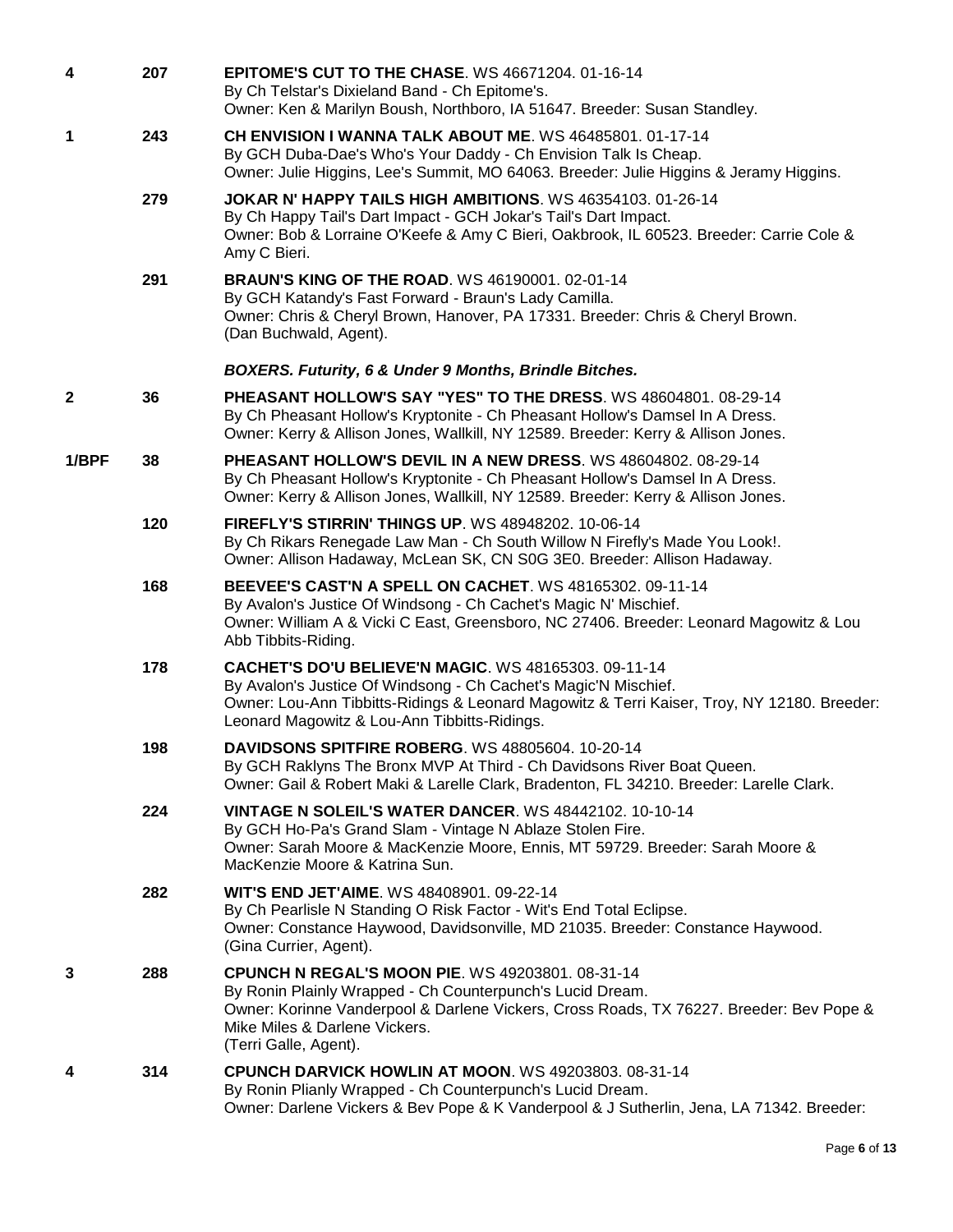|   |     | Beverly Pope & Mike Miles & Darlene Vickers.<br>(Terri Galle, Agent).                                                                                                                                                                                                                                                      |
|---|-----|----------------------------------------------------------------------------------------------------------------------------------------------------------------------------------------------------------------------------------------------------------------------------------------------------------------------------|
|   | 402 | <b>FIREFLY N' KP'S TURN'N HEADS.</b> WS 48948205, 10-06-14<br>By Ch Rikar's Renegade Law Man - Ch South Willow N Firefly's Made You Look!.<br>Owner: Keri Paulson & Allison L Hadaway, Fairfax, SD 57335. Breeder: Allison Hadaway &<br>Stephanie Melton.                                                                  |
|   |     | <b>BOXERS. Futurity, 6 &amp; Under 9 Months, Fawn Bitches.</b>                                                                                                                                                                                                                                                             |
|   | 30  | HI-TECH'S SNOW QUEEN OF SPELLBOUND. WS 49529101, 09-25-14<br>By Ch Hi-Tech's Back To The Future - Ch Hi-Tech Hi-Drama Of Sherry Shoot JP.<br>Owner: Bethany & Scott Russell & Dr William & Zoila Truesdale & Kim Calvacca, Seekonk, MA<br>02771. Breeder: Dr William & Zoila Truesdale & Kimberly Calvacca.                |
|   | 32  | <b>HI-TECH'S MOONLIGHT ODESSEY.</b> WS 49529102. 09-25-14<br>By Ch H-Tech's Back To The Future - Ch Hi-Tech Hi-Drama Of Sherry Shoot JP.<br>Owner: Susan Stogner & Dr William & Zoila Truesdale & Kimberly Calvacca, Seekonk, MA<br>02771. Breeder: Dr William & Zoila Truesdale & Kimberly Calvacca.                      |
| A | 34  | <b>HI-TECH'S MOONLIGHT SONATA. WS 49529103. 09-25-14</b><br>By Ch Hi-Tech's Back To The Future - Ch Hi-Tech Hi-Drama Of Sherry Shoot JP.<br>Owner: Dr William & Zoila Truesdale & Kimberly Calvacca, Seekonk, MA 02771. Breeder: Dr<br>William & Zoila Truesdale & Kimberly Calvacca.                                      |
|   | 50  | <b>CEDAR'S STAR KISSED. WS 48403201. 10-11-14</b><br>By Twinkle Star V. Eurozone - Cedar's One Special Night.<br>Owner: Crystal Stock, Caledonia, OH 43314. Breeder: Crystal Stock.                                                                                                                                        |
| 3 | 56  | <b>DAVIDSONS LITTLE GTO. WS 48805602. 10-20-14</b><br>By GCH Raklyns The Bronx MVP At Third - Ch Davidsons River Boat Queen.<br>Owner: LaRelle Clark, Davidsonville, MD 21035. Breeder: LaRelle Clark.                                                                                                                     |
| 2 | 124 | <b>VIXAYO'S ALL THAT'S LEFT FOR GARNSEY.</b> WS 48747603. 08-30-14<br>By Ch Garnsey's Varsity Blues - Haberl's Golden Child.<br>Owner: Clayton Haviland & Kham Vixayo, Palm Beach Gardens, FL 33418. Breeder: Kham<br>Vixayo & BJ Barnhart.                                                                                |
|   | 126 | MCCOY'S WINSTAR'S ANGELIC HEART. WS 48087702. 08-28-14<br>By Ch Silverlane's Excalibur - Ch McCoy's Melt Your Heart.<br>Owner: Larry McCoy & Teri Underhill, Kenosha, WI 53142. Breeder: Larry McCoy.                                                                                                                      |
|   | 156 | <b>WIT'S END LOVE IS IN THE AIR. WS 48408902. 09-22-14</b><br>By Ch Pearlisle N Standing O Risk Factor - Wit's End Total Eclipse.<br>Owner: Robert Erickson & Claire Fallon, Alexandria, VA 22302. Breeder: Connie Haywood.<br>(Kimberly Calvacca, AKC Registered Handler AKC).                                            |
|   | 160 | <b>CINNIBON'S AND EVERYTHING NICE. WS 48295002, 09-10-14</b><br>By Ch Aplaws Double Dynamite - GCH Strawberry's Golden Cinnibon.<br>Owner: Paula Vandervoort & Bonnie Wagaman, Porter, TX 77365. Breeder: Bonnie Wagaman.<br>(Tina Starr, Agent).                                                                          |
|   | 162 | <b>CINNIBON'S HOT N SPICY. WS 48295003. 09-10-14</b><br>By Ch Aplaws Double Dynamite - GCH Strawberry's Golden Cinnibon.<br>Owner: Donna Carbine & Bonnie Wagaman, Pearland, TX 77584. Breeder: Bonnie Waganam.                                                                                                            |
| A | 164 | HEART ACRES BACKED BY GOLD FROM WHITE PINE. WS 48802508. 09-24-14<br>By Ch Josha's Linebacker - Gold Investent From White Pines.<br>Owner: Dr James & Priscilla Kilman & Linda & Robert Gasper, Grove City, OH 43123. Breeder:<br>Dr James Kilman & Priscilla M Kilman & Linda & Robert Gasper.<br>(Tessie Savage, Agent). |
| Α | 246 | <b>NASTINAN'S WISH COME TRUE. WS 48360902. 09-28-14</b><br>By Ch Bar-K Solaris At Bellcrest - Kenbru Flaming Star.<br>Owner: Deborah Marshall, East Aurora, NY 14052. Breeder: Deborah Marshall & Melodee                                                                                                                  |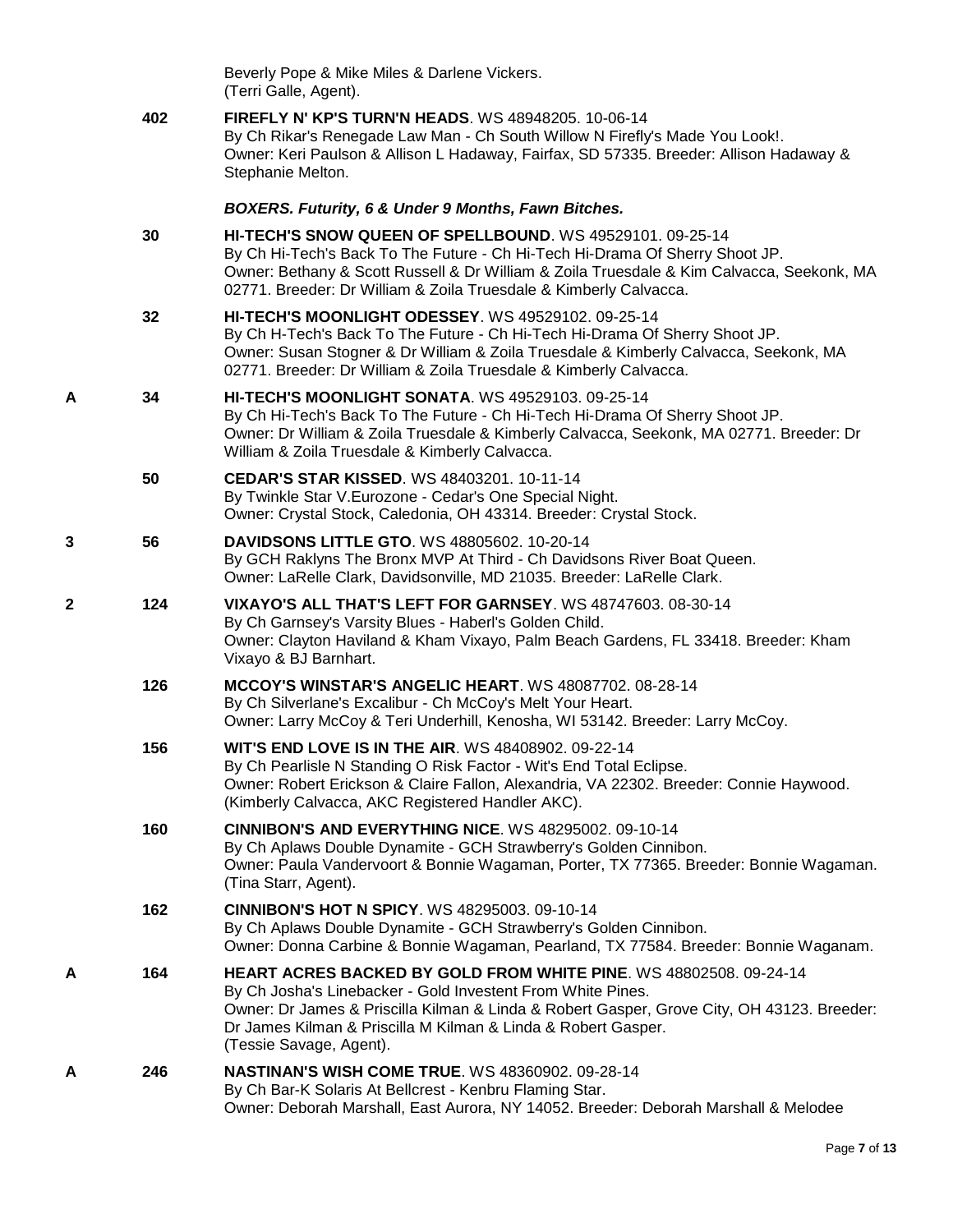|   |     | Lasky.<br>(Ann Keil, Agent).                                                                                                                                                                                                                                                    |
|---|-----|---------------------------------------------------------------------------------------------------------------------------------------------------------------------------------------------------------------------------------------------------------------------------------|
| 1 | 256 | <b>APLAWCINN'S SUGAR N SPICE. WS 48295004, 09-10-14</b><br>By Ch Aplaws Double Dynamite - GCH Strawberry's Golden CinniBon.<br>Owner: Bonnie Wagaman & Bonnie Keel, Fallbrook, CA 92028. Breeder: Bonnie Wagaman.                                                               |
|   | 276 | <b>SOLEIL'S PRETTY LITTLE BIRD. WS 48442103. 10-10-14</b><br>By GCH Ho-Pa's Grand Slam - Vintage N Ablaze Stolen Fire.<br>Owner: Sarah Moore & MacKenzie Moore & Katrina Sun, Ennis, MT 59729. Breeder: Sarah<br>Moore & MacKenzie Moore & Katrina Sun.                         |
| 4 | 308 | COUNTERPUNCH NANTESS SIMPLY U. WS 49203804. 08-31-14<br>By Ronin Plainly Wrapped - Ch Counterpunch 's Lucid Dream.<br>Owner: Nancy & Tessie Savage, Table Grove, IL 61482. Breeder: Bev Pope & Mike Pope &<br>Darlene Vickers.                                                  |
|   | 322 | DARVICK CRUNCH WRAPPIN AT MOON. WS 49203802. 08-31-14<br>By Ronin Plainly Wrapped - Ch Counterpunch's Lucid Dream.<br>Owner: Darlene Vickers & Bev Pope & Korinne Vanderpool, Jena, LA 71342. Breeder: Beverly<br>Pope & Mike Miles & Darlene Vickers.<br>(Terri Galle, Agent). |
|   | 338 | MCCOY'S DON'T GO BREAKIN" MY HEART. WS 48087703. 08-28-14<br>By Ch Silverlane's Excalibur - Ch McCoy's Melt Your Heart.<br>Owner: Larry McCoy, Robinson, IL 62454. Breeder: Larry McCoy.<br>(Karen Speck, Agent).                                                               |
|   | 350 | <b>WOODSIDE'S HERA JUKU GIRL. WS 48427901. 09-28-14</b><br>By Avalon's Justice Of Windsong - Early Dawn Blaze.<br>Owner: Todd & Heidi Dutoi, South Bend, IN 46614. Breeder: Todd & Heidi Dutoi.                                                                                 |
|   | 374 | STREAMLINE'S FABULOUS FORTUNE. WS 48581703. 09-14-14<br>By Ch Yankee's Patriot At Hi-Tech - Ch Sapphire's Workin' The Strip Of Streamline.<br>Owner: Joleena Young & Marisa Eash, Sullivan, IL 61951. Breeder: Donald Mack & Joleena<br>Young.<br>(Christa Cook, Agent).        |
|   | 376 | <b>STREAMLINE'S HOT NUMBER, WS 48581701, 09-14-14</b><br>By Ch Yankee's Patriot At Hi-Tech - Ch Sapphire's Workin' The Strip Of Streamline.<br>Owner: Joleena & Donald Mack Young, Sullivan, IL 61951. Breeder: Joleena & Donald Mack<br>Young.<br>(Christa Cook, Agent).       |
|   | 436 | GC'S N SCHMIDT'S CAN'T TAKE MY EYES OFF OF YOU. WS 48673201. 09-10-14<br>By GCH Justawyn Ding Time At Heartacre - Schmidt's-GC Twinkle Twinkle Lil Star.<br>Owner: Cindy Yaeger & Juli Schmidt & Glenn Yaeger, Marengo, OH 43334. Breeder: Juli<br>Schmidt & Cindy Yaeger.      |
|   | 464 | ROSEHILL'S LADY IN RED. WS 48400702. 09-22-14<br>By Ch Rosehill's Charm Of Kingston - Nike Our Lady Of Victore.<br>Owner: Lori L Rose & Madison Rose & Karen Barnhart, Temecula, CA 92592. Breeder: Karen<br>Barnhart & Lori & Madison Rose.                                    |
|   |     | BOXERS. Futurity, 9 & Under 12 Months, Brindle Bitches.                                                                                                                                                                                                                         |
|   | 54  | <b>ENCORE'S RENDEZVOUS.</b> WS 47820901. 06-26-14<br>By Ch Encore's Ferrari - Encore's Undeniable.<br>Owner: Jessica Norman & Cheryl A Cates, Greenfield, MA 01301. Breeder: Cheryl A Cates.                                                                                    |
| 3 | 114 | <b>ENCORE'S RUBICON. WS 47820903. 06-26-14</b><br>By Ch Encore's Ferrari - Encore's Undeniable.<br>Owner: Cathy & Bill Sylvester & Cheryl A Cates, Malabar, FL 32950. Breeder: Cheryl A Cates.                                                                                  |
|   |     |                                                                                                                                                                                                                                                                                 |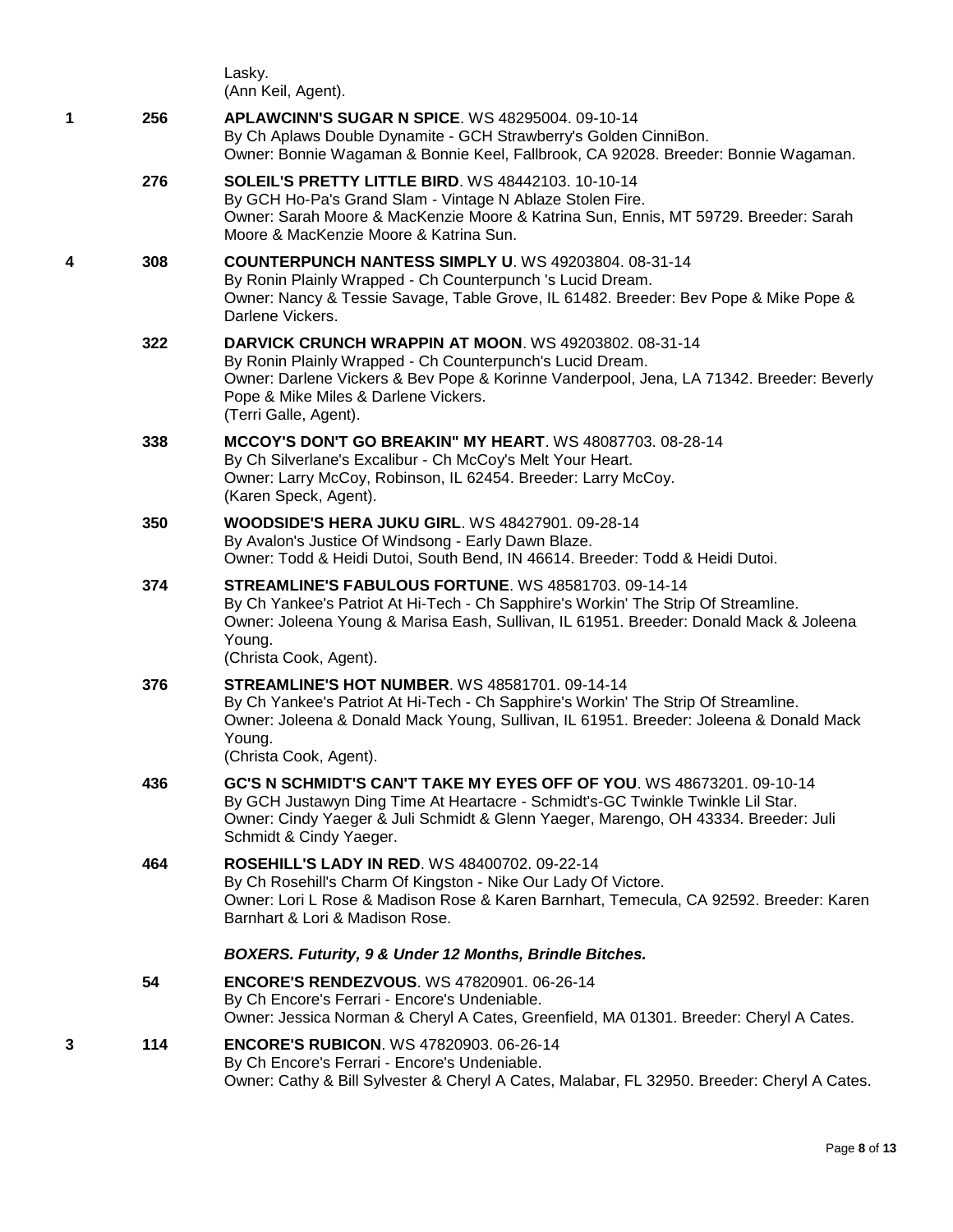|   | 138 | <b>TARA N CHINOE'S SWEET TEXAS TEA. WS 48466101. 07-25-14</b><br>By Ch Pheasant Hollows Reckless Endangerment - Tara And Pheasant Hollows Voodoo If You<br>Do.<br>Owner: Lesli Nickell & Barbara Grizlo, Southlake, TX 76092. Breeder: Barbara Grizlo & Kerry                                                      |
|---|-----|--------------------------------------------------------------------------------------------------------------------------------------------------------------------------------------------------------------------------------------------------------------------------------------------------------------------|
|   |     | Jones & Allison Jones.                                                                                                                                                                                                                                                                                             |
|   | 154 | DESERT'S ALL THAT JAZZ AT ARUNDEL. WS 48028005. 08-01-14<br>By Ch Nantess Ain't Seen Nothing Yet - Desert's She's The Dancer At Nantess.<br>Owner: Judith Aguilar & Virginia Bice, Hertford, NC 27944. Breeder: Tessie Savage & Nancy<br>Savage & Virginia Bice.<br>(Tina Starr, Agent).                           |
| 1 | 266 | COPE-LAND'S RISKY DELIGHT OF SUMMER SUNSHINE. WS 47458101. 06-21-14<br>By Ch Pearlisle N Standing O Risk Factor - Cope-Land's "Good Day Sunshine".<br>Owner: Mary Butler & Pamela Copeland, East Aurora, NY 14052. Breeder: Pamela J Copeland.<br>(Marianne Claflin, Agent).                                       |
| 2 | 268 | <b>IRONDALE'S STEEL MAGNOLIA. WS 48402302. 07-26-14</b><br>By Ch Murbe Chew Irondale Just Josh - Ch Irondale's What You Got.<br>Owner: Joanne Schndider & James & Wendy Bettis, Las Vegas, NV 89123. Breeder: Charles<br>Vose & Ashley Jenkins & James & Wendy Bettis.                                             |
| A | 290 | <b>FOURBEARS' RARE AS A DAY IN JUNE. WS 47863701. 06-13-14</b><br>By GCH Spit N' Image Of Fourbears - GCH Fourbears' Milk N' Honey.<br>Owner: Dr Larry W Dosier & Alice D Hatch, Rhoadesville, VA 22542. Breeder: Dr Larry W<br>Dosier.                                                                            |
| 4 | 310 | NANTESS DOUBLE SHOT ESPRESSO. WS 47384901. 05-29-14<br>By Ch Adellins Twitter. Com Of Nantess - GCH Boyles Destiny Dream Girl Of Nantess.<br>Owner: Nancy & Tessie Savage, Table Grove, IL 61482. Breeder: Ellie Boyle & Nancy & Tessie<br>Savage.                                                                 |
|   | 320 | BREHO EMERSON DEJAVOODOO MARBURL. WS 47635101. 06-10-14<br>By GCH Illyrian And Marburls Hail To The Chief - Ch Breho Emerson Voodoo Doll.<br>Owner: Brenda Stuckey & Mary Frances Burleson & Theresa Galle & Karen Emerson,<br>Jonesboro, LA 71251. Breeder: Jim & Karen Emerson & Brenda Stuckey & Theresa Galle. |
|   | 370 | <b>EMERSON BREHO TRICKY MISS MAGIC. WS 47635105. 06-10-14</b><br>By Ch Illyrian And Marburl's Hail To The Chief - Ch Breho Emerson VooDoo Doll.<br>Owner: Kimberly & Hal Folander, Bethlehem, PA 18017. Breeder: Karen Emerson & Brenda<br>Stuckey & Terri Galle.<br>(Terri Galle, Agent).                         |
|   | 474 | <b>OLYMPIC'S NOTHING BUT THE TRUTH. WS 47821501. 07-24-14</b><br>By Ch Oak Knoll's Justice For All - Ch Harmony's Point Of Impact.<br>Owner: Julie Wilmore & Melissa Flanagan, Richmond, MI 48062. Breeder: Julie Wilmore.<br>(Rick Justice, Agent).                                                               |
|   |     | BOXERS. Futurity, 9 & Under 12 Months, Fawn Bitches.                                                                                                                                                                                                                                                               |
| 3 | 40  | PHEASANT HOLLOW'S SENORITA' BONITA. WS 49355802. 07-05-14<br>By GCH Irondale's Look At Me Now - Ch Pheasant Hollow's Key To My Car-Ma.<br>Owner: Kerry & Allison Jones, Wallkill, NY 12589. Breeder: Kerry & Allison Jones & M<br>Hilderbrandt & B Grizlo.                                                         |
| 2 | 92  | WILKY'S PREMIER CARAMEL LITTLE LIZA JANE, WS 47927704, 07-13-14<br>By Anos Broncin Jon E Come Lately - Ch Wilky's Cant Touch This.<br>Owner: Lynn St Coeur & Jessica St Coeur, Port Huron, MI 48060. Breeder: Todd Wilkerson &<br>Loretta L Wilkerson.<br>(Christa Cook, Agent).                                   |
|   | 94  | <b>BOCA ROYAL PALMS N CLASSICS FANCY PANTS. WS 48072001. 05-04-14</b><br>By GCH Hi-Tech The King Of Sherry Shoot JP - GCH Boca Royal Palms Smarty's Golden Girl.<br>Owner: Jim & Sandy Rodweller & Jack & Gloria Bower & Alan & Joanna Dorfmann, N Ft Myers,                                                       |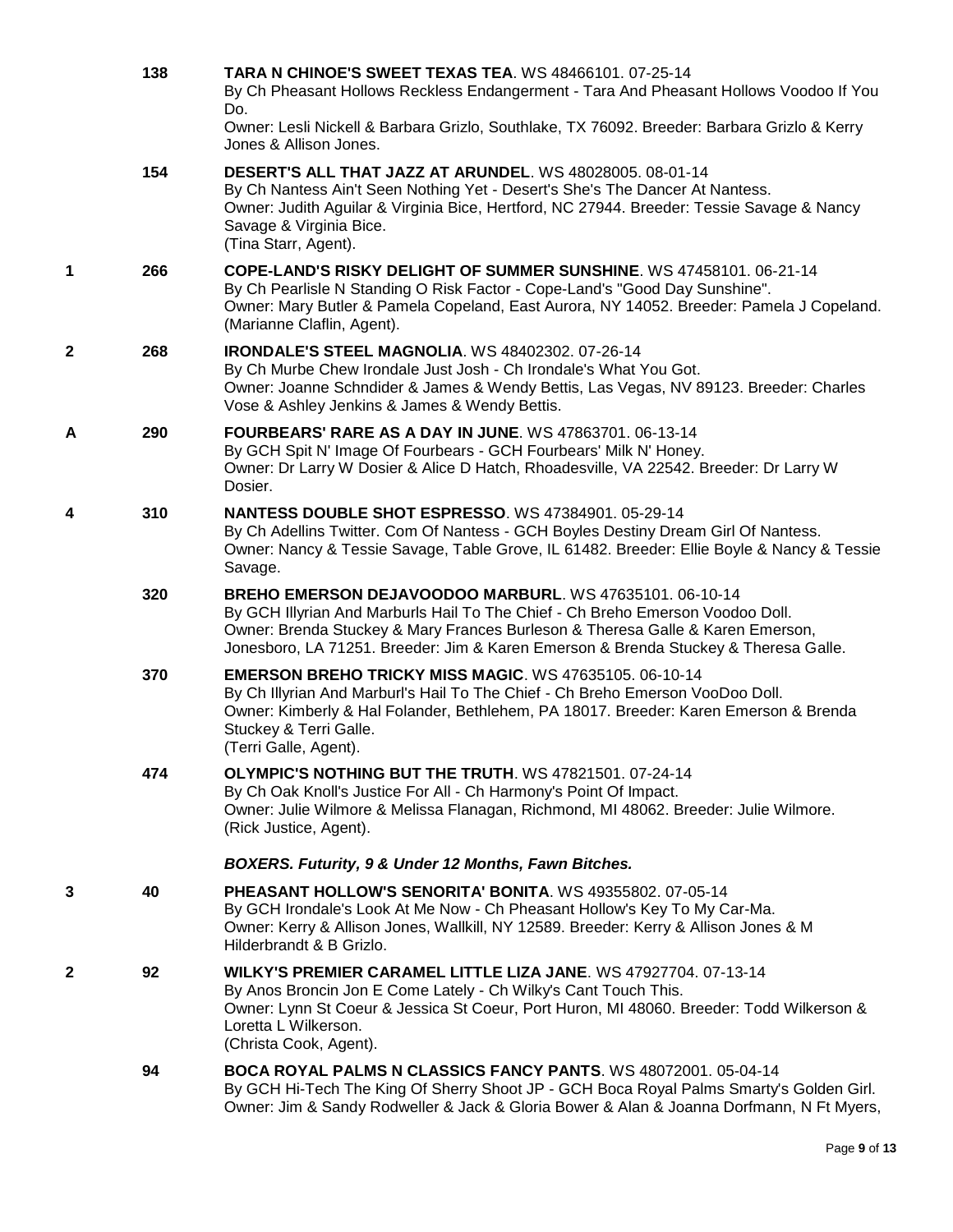|              |     | FL 33917. Breeder: Jack Bower & Gloria Bower & Alan Dorfman & Joanna Dorfman.<br>(Kay Peiser, Agent).                                                                                                                                                                                                                                 |
|--------------|-----|---------------------------------------------------------------------------------------------------------------------------------------------------------------------------------------------------------------------------------------------------------------------------------------------------------------------------------------|
| 1            | 102 | TYBRUSHE N BREKA'S SERENDIPITY. WS 48670201. 06-07-14<br>By GCH Tybrushe's Ain't Misbehavin' - Rikar's She's So Sweet.<br>Owner: Sheila McAvoy & Darren Lovely, DeWinton AB, CN T0L 0X0. Breeder: Terri Pickett &<br>Karen Deschambault.                                                                                              |
| 4            | 336 | CR BOCA'S SASSY PANTS OF SPLASH. WS 47361103. 05-08-14<br>By Ch Murbe Chew Irondale Just Josh - GCH Boca's Royal Palms Splish Splash.<br>Owner: Rick Walunas & Cindy Walunas & Joanna Dorfman & Alan Dorfman, Montague, MI<br>49437. Breeder: Joanna Dorfman & Alan Dorfman & Gloria Bower & Jack D Bower.<br>(Jerry Ledford, Agent). |
|              | 380 | <b>TERINOR'S MAGICAL ICE ILLUSION. WS 47660001. 06-20-14</b><br>By Ch Sapphires Vegas Voodoo - Ch Burlwood's Between Friends For Terinor.<br>Owner: Terri Robinson, Milan, IL 61264. Breeder: Terri Robinson & Rhonda A Nickels.<br>(Christa Cook, Agent).                                                                            |
|              | 384 | <b>EMERSON BREHO VOODOO CHARM.</b> WS 47635103, 06-10-14<br>By GCH Illyrian And Marlburls Hail To The Chief - Ch Breho Emerson Voodoo Doll.<br>Owner: Jim & Karen Emerson & Brenda Stuckey & Theresa Galle, Chanute, KS 66720.<br>Breeder: Jim & Karen Emerson & Brenda Stuckey & Theresa Galle.                                      |
|              |     | BOXERS. Futurity, 12 & Under 15 Months, Brindle Bitches.                                                                                                                                                                                                                                                                              |
| 4            | 108 | HISNHER'S SUPREME AMAZING IRONDALE. WS 46442504. 02-17-14<br>By GCH Irondale's Look At Me Now - Ch Symphony's Pussycat Doll.<br>Owner: Harold Y Go & Laura De Guzman & Wendy Bettis & Celda Teopaco Santos, Riverside,<br>CA 92508. Breeder: MaryBeth Thompson & Wendy Bettis & Mollie Smith.                                         |
|              | 130 | <b>PHEASENT HOLLOW &amp; ISLAND LAKE'S IMAGE OF FANCY.</b> WS 47038202. 04-19-14<br>By Ch Telstar's Dixieland Band - GCH Pheasent Hollow's Flight Of Fancy.<br>Owner: Linda Zazula & Kerry Jones, Georgetown, TX 78633. Breeder: Linda Zazula & Kerry<br>Jones.<br>(Michael Shepherd, AKC Registered Handler).                        |
| $\mathbf 1$  | 182 | <b>SPECIAL K'S GIFT FROM BREA RUN. WS 46734201, 03-03-14</b><br>By Special K's Dream On At Brea Run - Ch Krismyth's Cowgirl At Brea Run.<br>Owner: Rhonda D Epley & Kristi Lochner, Shell Rock, IA 50670. Breeder: Kristi Lochner.<br>(Wendy Bettis, Agent).                                                                          |
| 3            | 418 | <b>BRITLYN'S GAME ON. WS 46878802. 03-22-14</b><br>By GCH Tybrushe's Ain't No Sain - Britlyn's Steel Magnolia.<br>Owner: Raynetta Buchholz, Greensboro, NC 27406. Breeder: Raynetta Buchholz.                                                                                                                                         |
| $\mathbf{2}$ | 452 | <b>MIRCOA N IRONDALE'S SPARKS FLY. WS 46442706. 02-06-14</b><br>By GCH AM/Can Duba-Dae's Who's Your Daddy - Ch Mircoa's Glitters With An Attitude For<br>Skyview.<br>Owner: Angie Friesen Diana Greenhow, Calgary AB, CN T2Y5B1. Breeder: Diana Greenhow<br>Zee Goodman.                                                              |
|              |     | BOXERS. Futurity, 12 & Under 15 Months, Fawn Bitches.                                                                                                                                                                                                                                                                                 |
|              | 8   | LISTONS HI-TECH CAST IN BRONZE. WS 47922201. 04-11-14<br>By Ch Hi-Tech Johnny J Of Boxerton - Listons Lucky Charms.<br>Owner: Dr William Truesdale & Zoila A Truesdale & Lisa & Tony Spohn, Summerfield, FL<br>34491. Breeder: Lisa Spohn.                                                                                            |
| 2            | 20  | LISTONS HI-TECH BEAUTIFULLY PAINTED. WS 47922202. 04-11-14<br>By Ch Hi-Tech Johnny J Of Boxerton - Listons Lucky Charms.<br>Owner: Dr & Mrs William Truesdale & Lisa & Anthony Spohn, Seekonk, MA 027713926.<br>Breeder: Lisa Spohn.<br>(Kimberly Calvacca, AKC Registered Handler AKC).                                              |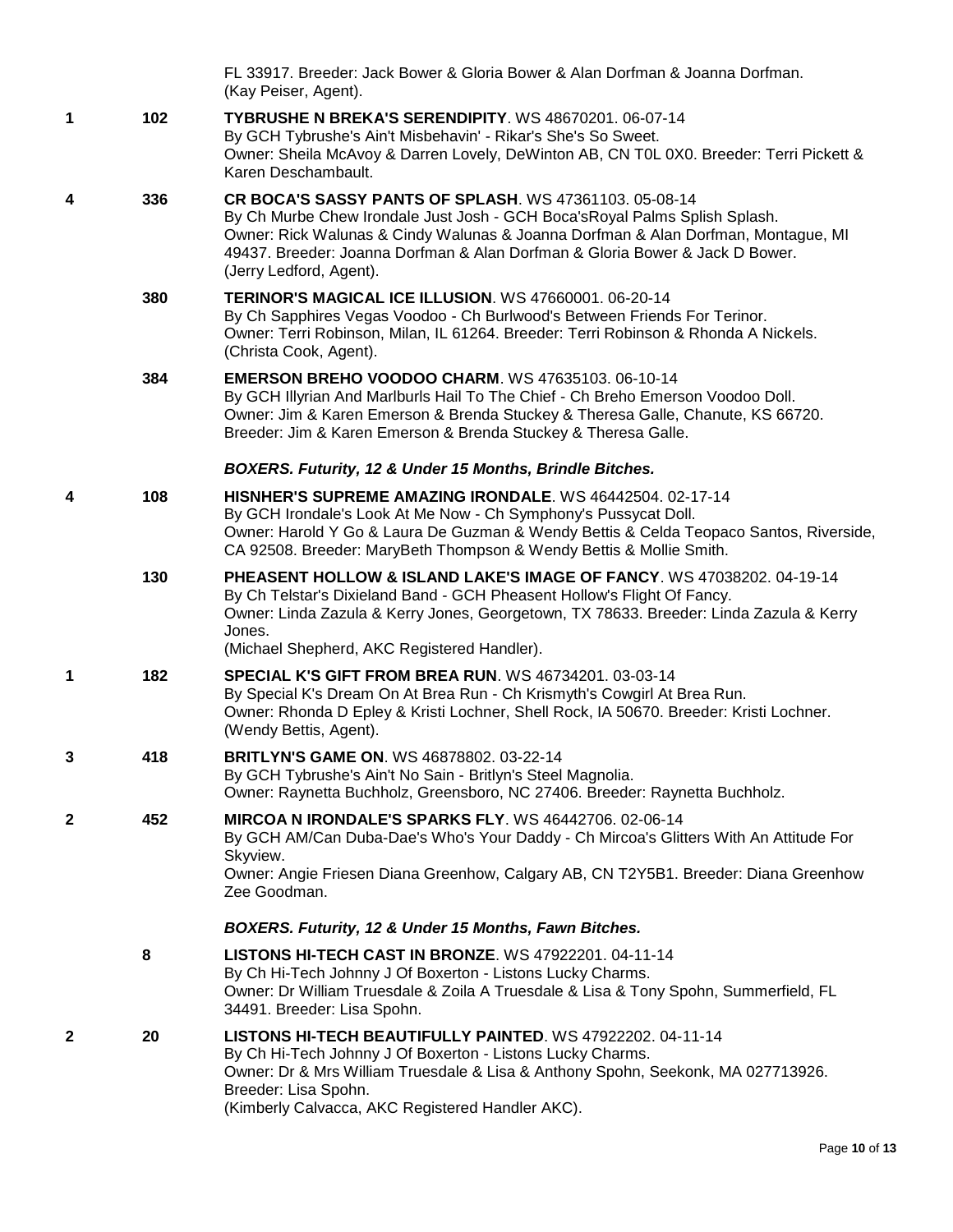| 3 | 24  | LISTON'S HI-TECH ROYAL PAINTRIX. WS 47922205. 04-11-14<br>By Ch Hi-Tech Johnny J Of Boxerton - Ch Listons Lucky Charms.<br>Owner: Shani Chapler & Lisa Spohn, Chestnut Ridge, NY 10977. Breeder: Lisa Spohn.<br>(Michael Shepherd, AKC Registered Handler).                                              |
|---|-----|----------------------------------------------------------------------------------------------------------------------------------------------------------------------------------------------------------------------------------------------------------------------------------------------------------|
|   | 74  | CACHET'S TREND SETTER AT MINT HILL. WS 46715403. 03-02-14<br>By Ch Brandiwine If By Chance At Minstrel - Ch Cachet'n Justa's Unforgettable.<br>Owner: Charles Watson, Charlotte, NC 28227. Breeder: Leonard Magowitz & Lou Ann Tibbitts-<br>Ridings.                                                     |
| 4 | 112 | CH BRITLYN'S AIN'T PLAYIN GAMES AT JESTER. WS 46878801. 03-22-14<br>By GCH Tybrushe's Ain't No Saint - Britlyn's Steel Magnolia.<br>Owner: Raynetta Buchholz & James A Riggi & Brooke Moyer, Bear, DE 19701. Breeder:<br>Raynetta Buchholz.                                                              |
|   | 200 | <b>KATANDY'S SEALED WITH A KISS. WS 47298203. 04-19-14</b><br>By Ch Brandiwine If By Chance At Minstrel - Ch Katandy's Kiss In The Moonlight.<br>Owner: Barbara Tuskas, Hinckley, OH 44233. Breeder: Lee Morris.                                                                                         |
|   | 220 | DARB N CHARRON'S ETERNALLY YOURS. WS 46642809. 03-08-14<br>By Ch Panyacks Just Jacob - GCH Shaddai N Charron's Double Edge Sword.<br>Owner: Darlene Strohbehn & Michelle Cramblett, Calamus, IA 52729. Breeder: Darlene<br>Strohbehn & Michelle Cramblett.                                               |
|   | 232 | DARB'S SLEEPING BEAUTY IN OAKVIEW. WS 46642808. 03-08-14<br>By Ch Panyacks Just Jacob - GCH Shaddai N Charron's Double Edge Word.<br>Owner: Cynthia Huebner & Michelle Ramblett, Stoughton, WI 53589. Breeder: Darlene<br>Strohbehn & Michelle Cramblett.                                                |
| 1 | 244 | <b>HISNHER'S KEEPS YOU N STICHE'S AT DP. WS 46442502. 02-17-14</b><br>By GCH Irondale's Look At Me Now - Ch Symphony's Pussycat Doll.<br>Owner: Tom Davis & Cherron Davis & Marybeth Thompson, New Church, VA 23415. Breeder:<br>Marybeth Thompson & Wendy Bettis & Mollie Smith.                        |
|   | 262 | <b>JUST-A-WYN'S SHE RUNS HOTT. WS 47123803. 03-30-14</b><br>By Ch Just-A-Wyn's Trouble Shooter - Ch Just-A-Wyn's Mustang Sallie.<br>Owner: Mary Lynn & Ashley Wynieski & Tammy Zook, Elyria, OH 44035. Breeder: Mary Lynn &<br>Ashley Wynieski & Tammy Zook.                                             |
|   | 346 | MANSON HILL'S LITTLE BROWN EYED GIRL. WS 47017102. 04-04-14<br>By Ch Illyrian And Marburls Hail To The Chief - GCH McCoy's & Cancia's Cross My Heart.<br>Owner: John DiPasquale & Sherry Canciamille, Rockford, IL 61101. Breeder: Sherry<br>Canciamille & Joanne Kaiser & Katharina Gatz & Larry McCoy. |
|   | 448 | <b>HO-PA'S TURN BACK TIME. WS 46359804. 02-13-14</b><br>By Ho-Pa's Anubis - Ho-Pa's Precious Gem.<br>Owner: Carol Hobbs & Marlo Parsons, Hill City, KS 67672. Breeder: Carol Hobbs & Marlo<br>Parsons.<br>(Tessie Savage, Agent).                                                                        |
|   |     | BOXERS. Futurity, 15 & Under 18 Months, Brindle Bitches.                                                                                                                                                                                                                                                 |
| 1 | 12  | <b>SHFOREST'S SIROCCO. WS 46357504. 12-02-13</b><br>By Ch Encore's Kalahari Of Heleva TT - TKO's Hailey's Comet PT RN CGC.<br>Owner: Sylvia Holman, Lancaster, CA 93536. Breeder: Sylvia Holman.                                                                                                         |
| 3 | 14  | <b>SHFOREST'S MONSOON. WS 46357503. 12-02-13</b><br>By Ch Encore's Kalahari Of Heleva TT - TKO's Hailey's Comet PT RN CGC.<br>Owner: Sylvia Holman, Lancaster, CA 93536. Breeder: Sylvia Holman.                                                                                                         |
| 4 | 16  | <b>STARLYN'S SECRET AGENT. WS 46197401. 01-26-14</b><br>By GCH Ensign's Justified - Ch O'Bravo N Starlyn's Desert Sands.<br>Owner: Lynn Carroll-Jerbis & William Jerbis, Las Vegas, NV 89121. Breeder: Lynn Carroll-<br>Jerbis.<br>(Kimberly Calvacca, AKC Registered Handler AKC).                      |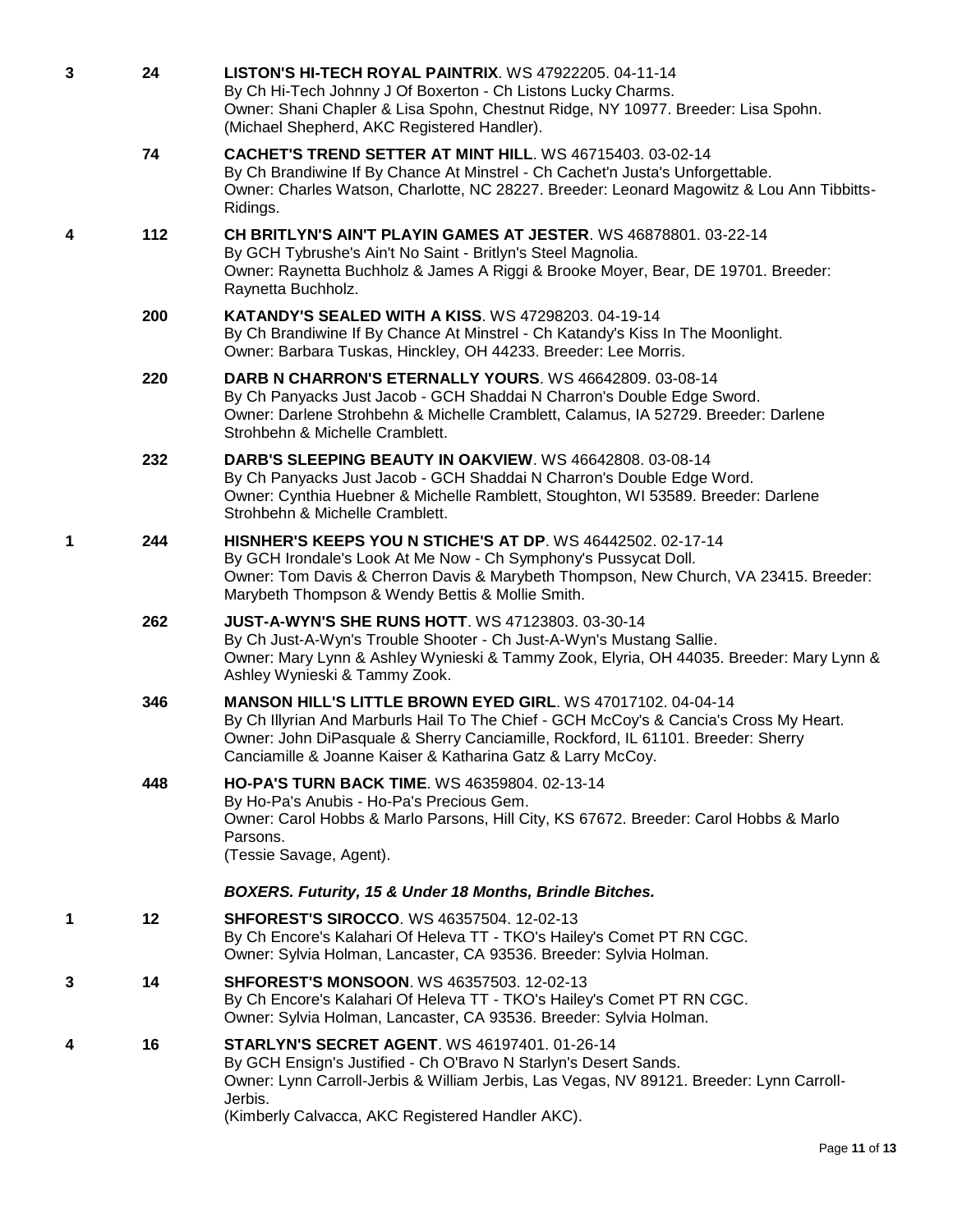| 2 | 18  | STARLYN'S NEVER SAY NEVER WITH EAST END. WS 46197404. 01-26-14<br>By GCH Ensign's Justified - Ch O'Bravo N Starlyns Desert Sands.<br>Owner: Francesca Illuzzi, Manorville, NY 11949. Breeder: Lynn Carroll-Jerbis.<br>(Kimberly Calvacca, AKC Registered Handler AKC).                   |
|---|-----|------------------------------------------------------------------------------------------------------------------------------------------------------------------------------------------------------------------------------------------------------------------------------------------|
|   | 44  | <b>STARLYN'S SHE'S GOT THE LOOK. WS 46197402. 01-26-14</b><br>By GCH Ensign's Justified - Ch O'Bravo N Starlyns Desert Sands.<br>Owner: Lisa Asuma & Lynn Carroll-Jerbis, Chardon, OH 44024. Breeder: Lynn Carroll-Jerbis.<br>(Kimberly Calvacca, AKC Registered Handler AKC).           |
|   | 66  | <b>INSPIRATION'S RED CARPET ARM CANDY. WS 46462902. 01-22-14</b><br>By Ch Firestar's Indian Outlaw - Ch Inspiration's Pop Star.<br>Owner: Lisa Chason & Gina Freer, League City, TX 77573. Breeder: Gina Freer & Joleena<br>Young.<br>(Christa Cook, Agent).                             |
|   | 186 | <b>SHADDAI'S NAOMI GIFT OF GRACE. WS 46282905. 01-04-14</b><br>By Ch Panyacks Just Jacob - Ch Charron's Gamblen Grace.<br>Owner: Micah Watkins, Tower City, PA 17980. Breeder: Micah Watkins & Michelle Cramblett<br>Baker.                                                              |
|   | 202 | DEB LYN'S PEPRHL WICKED BN CGC. WS 45881505. 12-02-13<br>By Ch Storybook's Page After Page - Ch Peprhl Life's A Dance With DebLyn VCD1 TDX RE OA<br>OAJ.<br>Owner: Sue Ann Thompson, N Liberty, IA 52317. Breeder: Deb & Caitlyn Owens & Sue Ann<br>Thompson.<br>(Tessie Savage, Agent). |
|   | 264 | <b>CINNRHEE BARQUENTINE LHAVERIVER. AY542095CANA. 12-25-13</b><br>By Cinnrhee H Riveroler Heart Acre - Cinnrhee Heart Acre Raisna Rukus.<br>Owner: Leah Quring, Dreson ON, CN N0P 1M0. Breeder: H Meldley Small & Lea H Quiring.                                                         |
|   | 274 | JOKAR'S N HAPPY TAIL'S BLONDES JUST WANNA HAVE FUN. WS 46354105. 01-26-14<br>By Ch Happy Tail's Dart Impact - GCH Jokar's Blonde Ambitions Of Happy Tails.<br>Owner: Carrie Cole & Amy Bieri & Kate Renner, Crystal Lake, IL 60014. Breeder: Carrie Cole &<br>Amy C Bieri.               |
|   | 478 | RUMMER RUN'S STEVIE WONDERFUL V JOVILEA. WS 47306201. 01-10-14<br>By GCH Carolon's MVP - Ch Countrytime's Sweet Home Alabama.<br>Owner: S & A Anderson & Claudine Raymo, Atlanta, GA 30327. Breeder: S & Anderson &<br>Claudine Raymo.<br>(Rick Justice, Agent).                         |
|   |     | BOXERS. Futurity, 15 & Under 18 Months, Fawn Bitches.                                                                                                                                                                                                                                    |
|   | 48  | <b>SUMMIT ASH GARNSEY ONE RED ROSE, WS 46286001, 01-09-14</b><br>By Ch Garnsey's Mad Max - Ch Summit Ash Looking For Trouble.<br>Owner: Patricia Boyd, Palm Beach Gardens, FL 33418. Breeder: Patricia B Boyd.<br>(Debbie Struff, Agent).                                                |
| Α | 76  | <b>CINNIBON N SHARLEDARS LUNAR ECLIPSE. WS 46064901. 01-10-14</b><br>By GCH Rosehills Primetime Crusader - Cinnibon's Amazing Gracie.<br>Owner: Sharon Darby & Tami Mishler & Bonnie Wagaman, Dillsboro, IN 47018. Breeder:<br>Bonnie Wagaman.                                           |
|   | 118 | <b>DAY-JO'S IRISH CELEBRATION. WS 46569001. 01-26-14</b><br>By Ch Virgo's Intrigue - Cornerstone Boxer's Emerald Isle.<br>Owner: Mitchell & Kinnetha Dunn, Longmont, CO 80504. Breeder: Mitchell & Kinnetha Dunn &<br>Rachel Gregory.<br>(Terri Galle, Agent).                           |
| 1 | 140 | ENVISION YAKETY YAK DON'T TALK BACK. WS 46485804. 01-17-14<br>By GCH Duba Dae's Who's Your Daddy - Ch Envision Talk Is Cheap.                                                                                                                                                            |